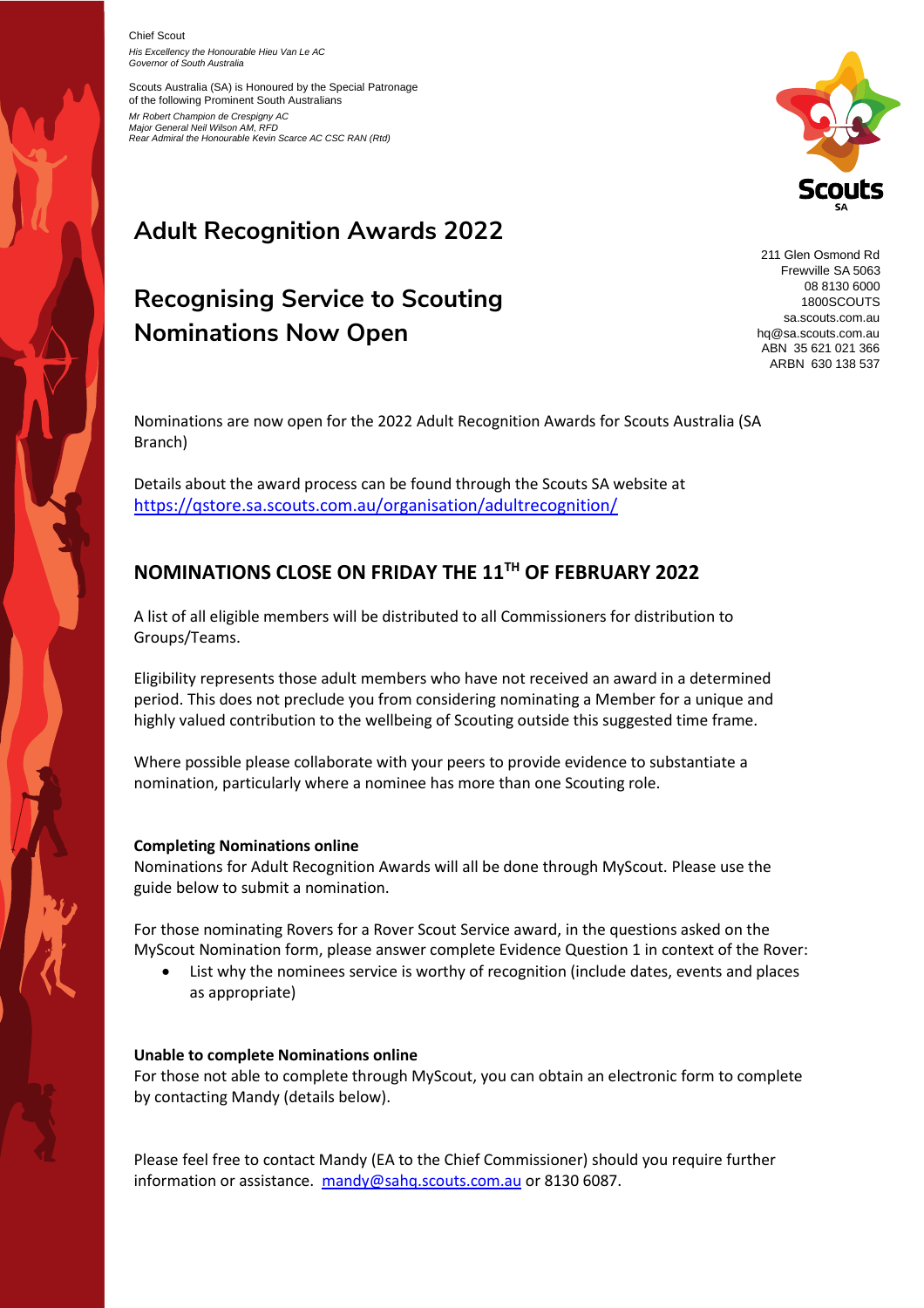### **Completing Nominations through MyScout**



When logging into MyScout use the My ARA Nominations button to open the nominations screen.

#### Click on ADD NEW to start a new nomination

| <b>My ARA Nominations</b> |             |                           |               |                             |  |  |  |  |
|---------------------------|-------------|---------------------------|---------------|-----------------------------|--|--|--|--|
| 备 Home                    |             |                           |               |                             |  |  |  |  |
| Add New +                 |             |                           |               |                             |  |  |  |  |
| <b>ARA Year</b>           | <b>Name</b> | <b>Nomination Started</b> | <b>Status</b> | <b>Nomination Submitted</b> |  |  |  |  |

Enter the name (or membership number) of the member you wish to nominate and click next.

Nomination Prerequisite Check

| <b>A</b> Home > Nomination Prerequisite Check                  |  |
|----------------------------------------------------------------|--|
|                                                                |  |
| Select person for nomination (enter membership number or name) |  |
|                                                                |  |
| <b>Ø</b> Back<br>$\vee$ Next                                   |  |

Once selected, select the award you wish to submit a nomination for from the dropdown and click next.

Nomination Prerequisite Check

| <b># Home &gt; Nomination Prerequisite Check</b> |                   |  |
|--------------------------------------------------|-------------------|--|
| Most recent adult recognition award              | <b>Silver Emu</b> |  |
| Award to be nominated for                        | Silver Kangaroo   |  |
| <b>⊘</b> Back<br>$\vee$ Next                     |                   |  |